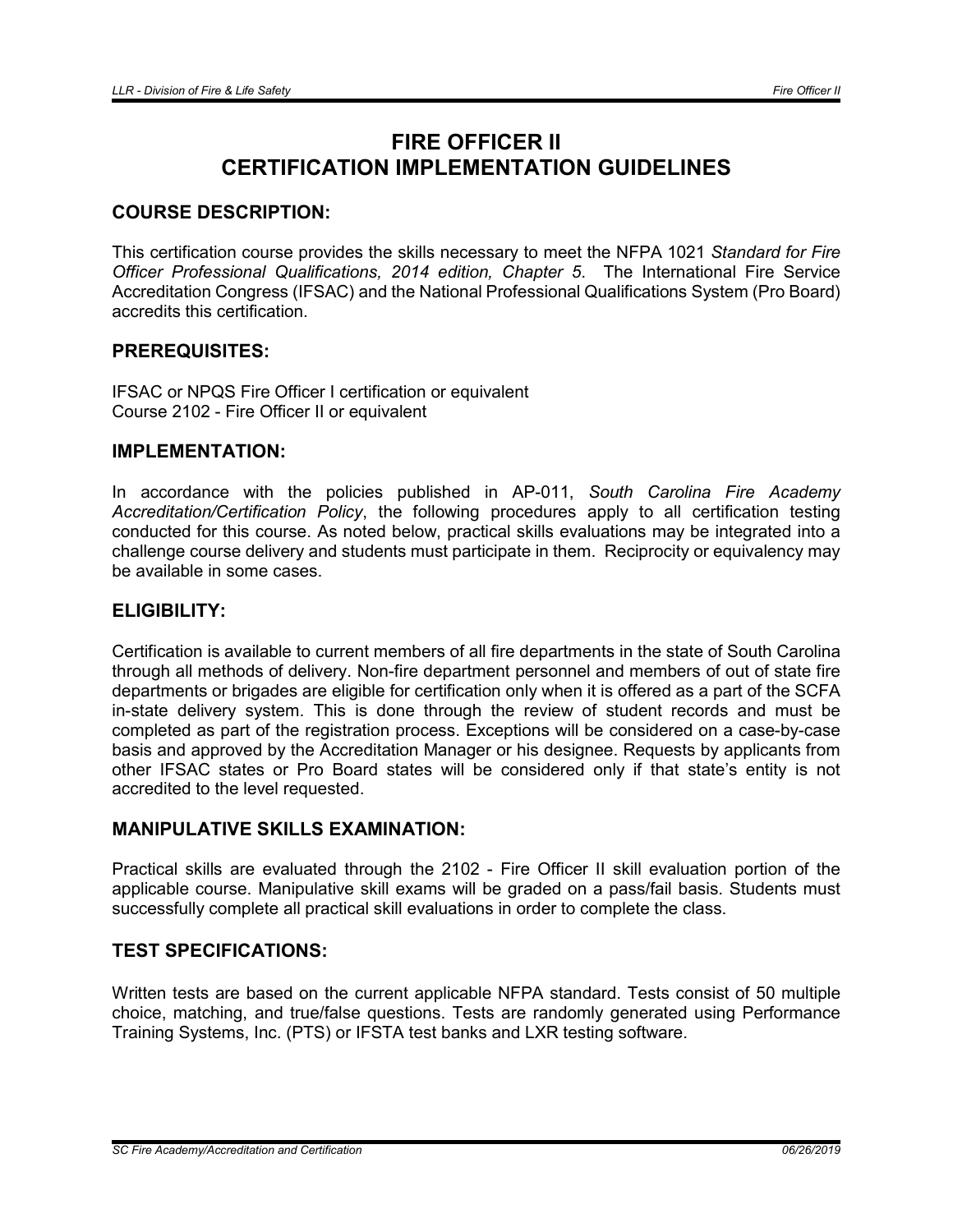#### WRITTEN EXAMINATION:

Cognitive certification exams for this level are offered as a challenge and as the end of course exam for the 2102 - Fire Officer II course. Students must meet eligibility requirements.

Tests are offered at various locations and dates throughout the state. Cognitive testing will also be available following the completion of the skill testing with the Challenge Process.

Cognitive or knowledge examinations shall be graded with a minimum score of 70% required for successful completion.

Test proctor selection will be limited to either full-time faculty or Instructors having test proctor or lead evaluator status. Except as allowed by policy the test proctor cannot have taught in the course being evaluated.

Cognitive or knowledge exams will be conducted in accordance with specific testing procedures.

#### Study Reference List

The following is a list of text that may be referenced in preparation for testing:

NFPA 1021, *Standard for Fire Officer Professional Qualifications*, *2014 Edition* Jones and Bartlett Learning, *Fire Officer Principles and Practices*, *3rd Edition*

#### ORAL EXAMINATIONS:

Participants shall make the request for oral examination prior to date of the exam to the course coordinator or regional office. Oral testing shall be administered in accordance with prescribed policy.

# RECORD KEEPING AND DOCUMENTATION:

The lead evaluator or exam proctor will be responsible for returning the completed course paperwork and/or test package to their regional office or course coordinator within (5) working days after the exam date.

#### APPEALS:

A participant may exercise his/her appeal rights under the following conditions:

- Non-compliance to written testing procedures and policies.
- Validity of test questions or answers.
- Discrimination.

Participants must make appeal request in writing to the Accreditation Manager within 30 calendar days of the date of the alleged occurrence.

The South Carolina Fire Academy shall follow all appeal policies as published in AP-011, the *South Carolina Fire Academy Accreditation/Certification Policy*.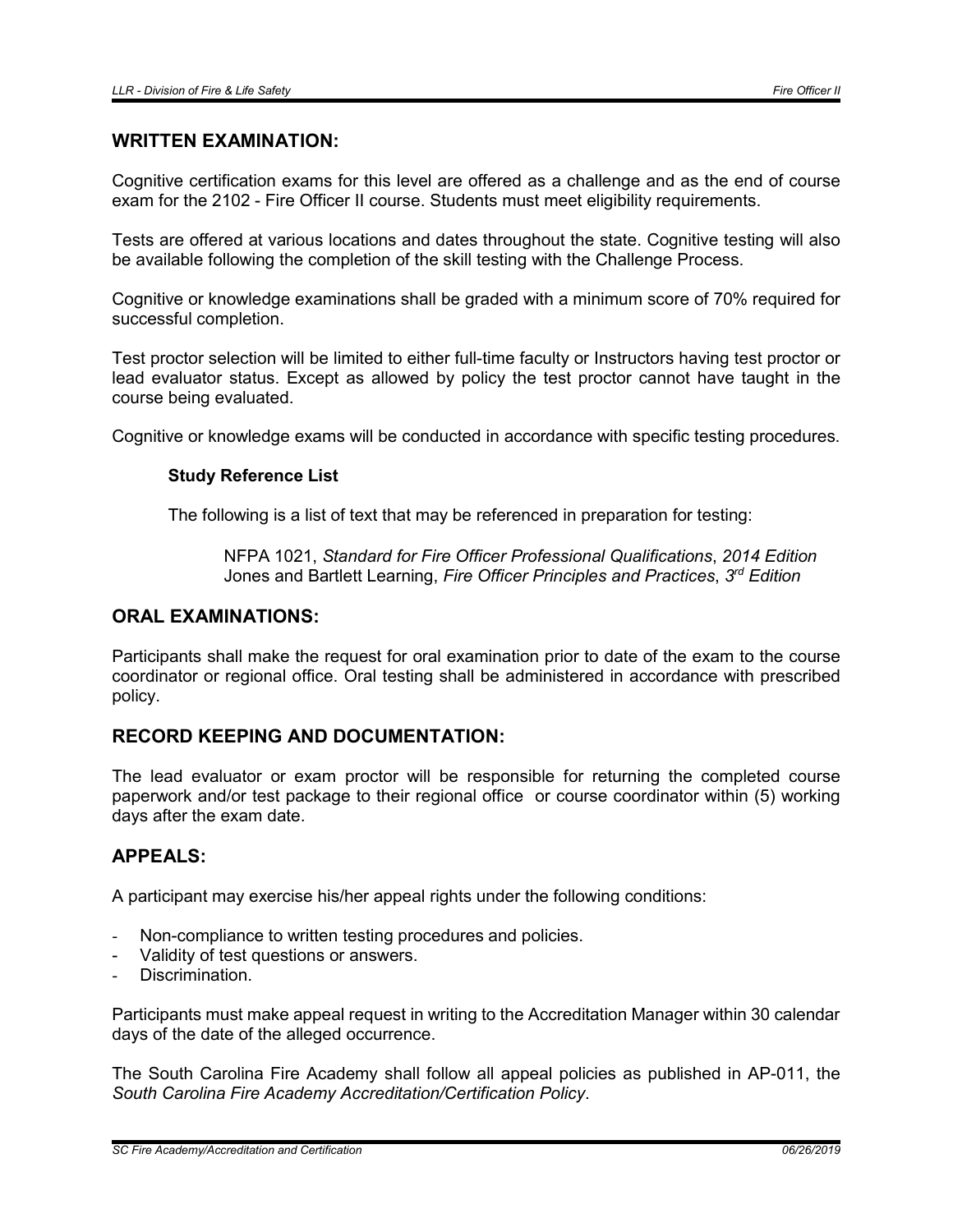# RETESTING:

This policy pertains to all cognitive and manipulative examinations administered by the South Carolina Fire Academy including Fire Service Professional Qualification accredited level examinations, with the exception of the SCFA 1211 Class "E" Driver Examination, which will be governed by the South Carolina Department of Motor Vehicles Classified E & F License Third Party Tester's Safety Officer Manual for the South Carolina Fire Academy.

Individuals failing to obtain the required minimum score will be allowed two retest opportunities for each type of cognitive exam. For cognitive exams an immediate retest opportunity will be given, no sooner than one day after the original test failure, at the next available testing date, and no later than 120 days after the original test failure.

Students failing to obtain the required minimum score on the immediate retest opportunity shall be allowed a second retest opportunity a minimum of 30 days after the immediate retest opportunity. This will allow remediation and additional study. The first retest must be at least one day from the original test failure but no more than 120 days after the original test failure and the second retest, if needed, must be given 30 days from the immediate retest, but no later than 120 days after the original test failure.

Students failing to obtain the required minimum score on the second retest opportunity will be allowed to appeal to the Accreditation Manager if the student feels the testing environment was not adequate or some type of external problem contributed to a failure on the retest. The decision of the Accreditation Manager is final on the appeal. If a third retest opportunity is granted through an appeal it can be taken no sooner than one day after the appeal approval, at the next available testing date, and no later than 120 days after the original test failure.

The entire retesting time period, to include the appeal process, shall take no longer than 120 days. Failure of the cognitive testing process will require the course of instruction to be repeated. Any retest must be completed at a time convenient with the course schedule, but the number of retests will be the same.

Should an individual fail to earn a passing grade on a manipulative skill on the first attempt, he/she is eligible for an immediate second attempt on that skill. In accordance with Section 6.3.2 a third attempt can be approved by the Lead Evaluator if 50% or greater of the skill steps were completed in a satisfactory manner on the first and second attempts. Note: Any failed attempt caused by a failure of a Critical Skill Step will automatically eliminate the third attempt consideration. This must be done with no coaching from the evaluator. The students can be told what steps they failed and only that.

A student that fails their first testing opportunity (up to three attempts) is eligible for an immediate retesting opportunity (consisting of up to three attempts) in accordance with the procedure outlined above, during the next available testing date. Under circumstances requiring a different skill selection (i.e. limited resources) the Accreditation Manager or designee may select an alternative skill of equal level and difficulty.

A student who fails their immediate retesting opportunity (up to three attempts) is eligible for a second retesting opportunity (consisting of up to three attempts) in accordance with the procedure outlined above a minimum of 30 days after the immediate retest opportunity, but no later than